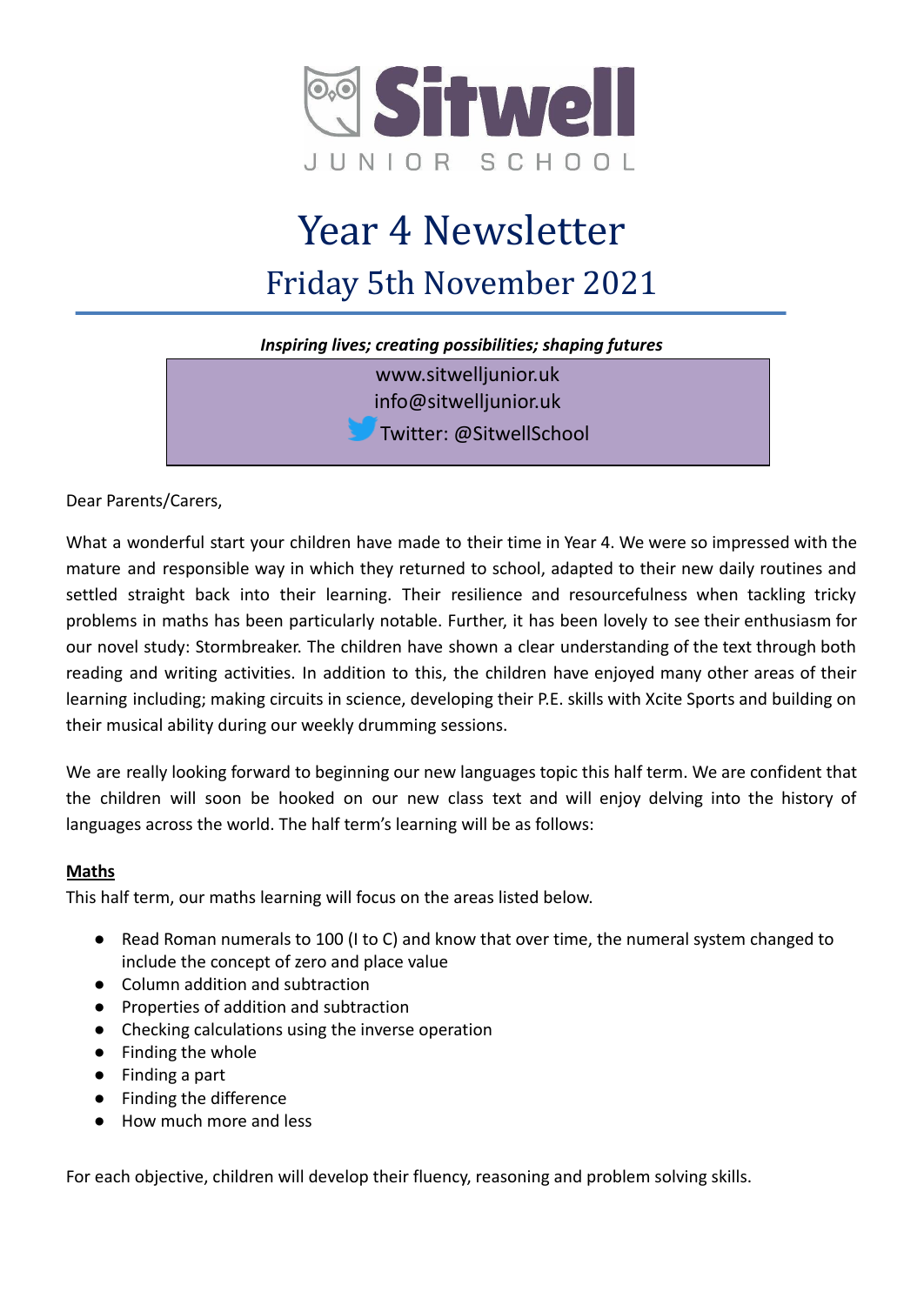#### **English**

In English, we will be writing a play script, using our knowledge of our new text 'Beowulf' to inform the ideas for our writing. Further to this, we will be writing a persuasive letter of application, convincing one of the characters from the text to allow us to join their army. As we edge closer to Christmas, we will study and create some different forms of poetry.

#### **Topic**

This week, Year 4 will begin their 'languages' topic. The children will explore how storytellers have passed on information for centuries, sometimes through the spoken word and sometimes in writing. Working co-operatively, we will discover how people have worked together, communicating through signals and gestures, and later, words, in order to build complicated structures and materials. We will study Old-English, explore early writing implements and ancient alphabets such as Latin, Egyptian hieroglyphics and the Phonetian alphabet of the Ancient Greeks. In our science lessons, we will study sound. As part of this unit, we will investigate how sounds are made and how sound travels.

#### **Home Learning Schedule**

#### **Topic**

As we encourage independent learning in Year 4, we have set a number of research projects for your child to choose from and complete over a series of weeks. Please see the home learning letter for further details.

#### **Reading**

In Lower School, we aim to encourage children to acquire a love of reading. Part of this requires the children to be able to read fluently, so it is really important that you listen to your child read every day. This only needs to be for a short time each day, as little and often is the best approach when supporting your child with their reading. Your child will be asked to choose a book from the colour band appropriate to their ability (in terms of reading and understanding) and a non-fiction book from the library. Our new, online reading diary will be monitored by an adult on a regular basis and the children will be able to change their books once a week, during class based reading sessions.

If your child is finding the text difficult to read, or they are struggling to remain on task when reading, it is a good idea to 'take it in turns' for example by you reading a page, your child reading a page, and so on. Children learn a lot from listening to adults reading too. After your child has read a short section, it is helpful for you to ask them some questions to check their understanding of what they have read. For example: what did Jack do when the door opened? How do you think he felt at that moment? Which word tells you he felt that way? What do you think might happen next? **Your child needs to make sure they have their reading book and reading diary in school every day**, as there might be opportunities for them to read to an adult in school as well. Every Friday, we will look at your child's online reading record and issue a 'smile' if they have read at least four times during the week.